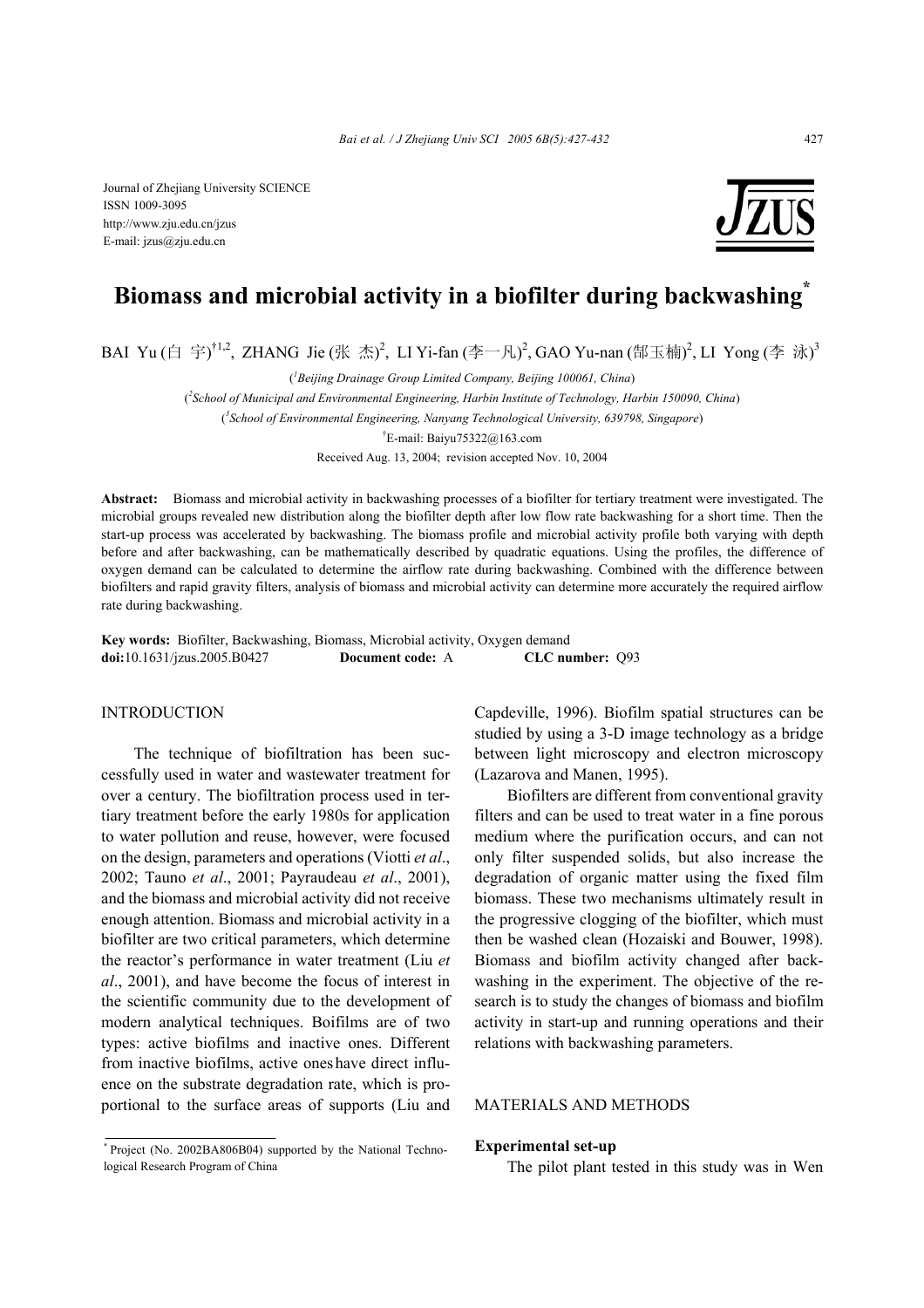Chang Sewage Treatment Plant, Harbin, China. The schematic diagram of all the reactors for the present study is shown in Fig.1. The biofilter is a 3.0 m tall, 0.3 m inside diameter cylinder with volume of 212 L. The filter was filled up to 2.1 m height with argil particles of 2–4 mm diameter, density 1832 kg/m<sup>3</sup>, 0.46 porosity, and there were eight taps located at height of 0, 30, 60, 90, 120, 150, 180, 210 cm respectively (from bottom to top of biofilter), allowing for biomass and biofilm activity sampling.



**Fig.1 Pilot apparatus**

### **Analytical methods**

The amount of biomass was quantified by measuring the organically bound phosphorous (phospholipids) according to a method described by Yu *et al*.(2002). Phosphorous is an important part of biofilm and decomposed after death. The organically bound phosphorous was extracted and then digested into inorganic phosphate. In the colorimetric quantification, the units of measurement are nmoles of  $PO_4^{3-}$  (1 nmol P) per gram of dried medium. 1 nmol P corresponds to  $10^8$  coliform. The biofilm activity measured by biomass respiration potential (BRP) method (Urfer and Huck, 2001).

The measurement of chemical oxygen demand (COD) followed that in Standard Methods (APHA, 1992).

## **Start-up operation of the biofilter**

During active sludge cultivation in the aerated tank, biofilter also was inoculated by feeding the sewage water to the first filter at increasing flow rate of 1 m<sup>3</sup>/m<sup>2</sup> to 5 m<sup>3</sup>/m<sup>2</sup> to save time. Superficial velocity of 4  $m^3/(m^2 \cdot h)$  for the air was maintained throughout the experiment. The filter operated at ambient temperature of  $(20\pm 2)$  °C. Temperature, pH, dissolved oxygen concentration of the biofilter reactor were monitored online.

#### RESULTS AND DISCUSSION

#### **Backwashing in start-up operation**

Microorganisms grow in the start-up of biofilter. Researchers suggested that no backwashing is needed in this phase for biomass accumulation (Chandravathanam and Murthy, 1999). Fig.2 shows the change of COD removal efficiency of a backwashed biofilter in start-up operation. For the first 5 days, the COD removal rates of two biofilters ( $1^{\#}$  and  $2^{\#}$ ) were similar and then the performance of  $1^{\#}$  was heightened by the backwashing. To the eighth day, the COD removal reached to 30%. As observed in Fig.2, one third of start-up time of the biofilter can be saved through a backwashing.



However, the parameters of backwashing in start-up operation were different from those in periodic backwashing. Low rate flow backwashing that occurred a short time caused microbial redistribution along the biofilter. A plot of biomass versus layer depth (Fig.3) showed that the biomass concentration on the filter asymptotically decreased along the biofilter, and was less than 30 nmol  $P/(cm^3 \text{ medium})$ on the top layer. The major portion of biomass was in the 60 cm layers for the influent mass flow of organic matter and caused clogging of the biofilter. It appeared that as the organic loadings decreased and less biomass was in the top layer of the biofilter, the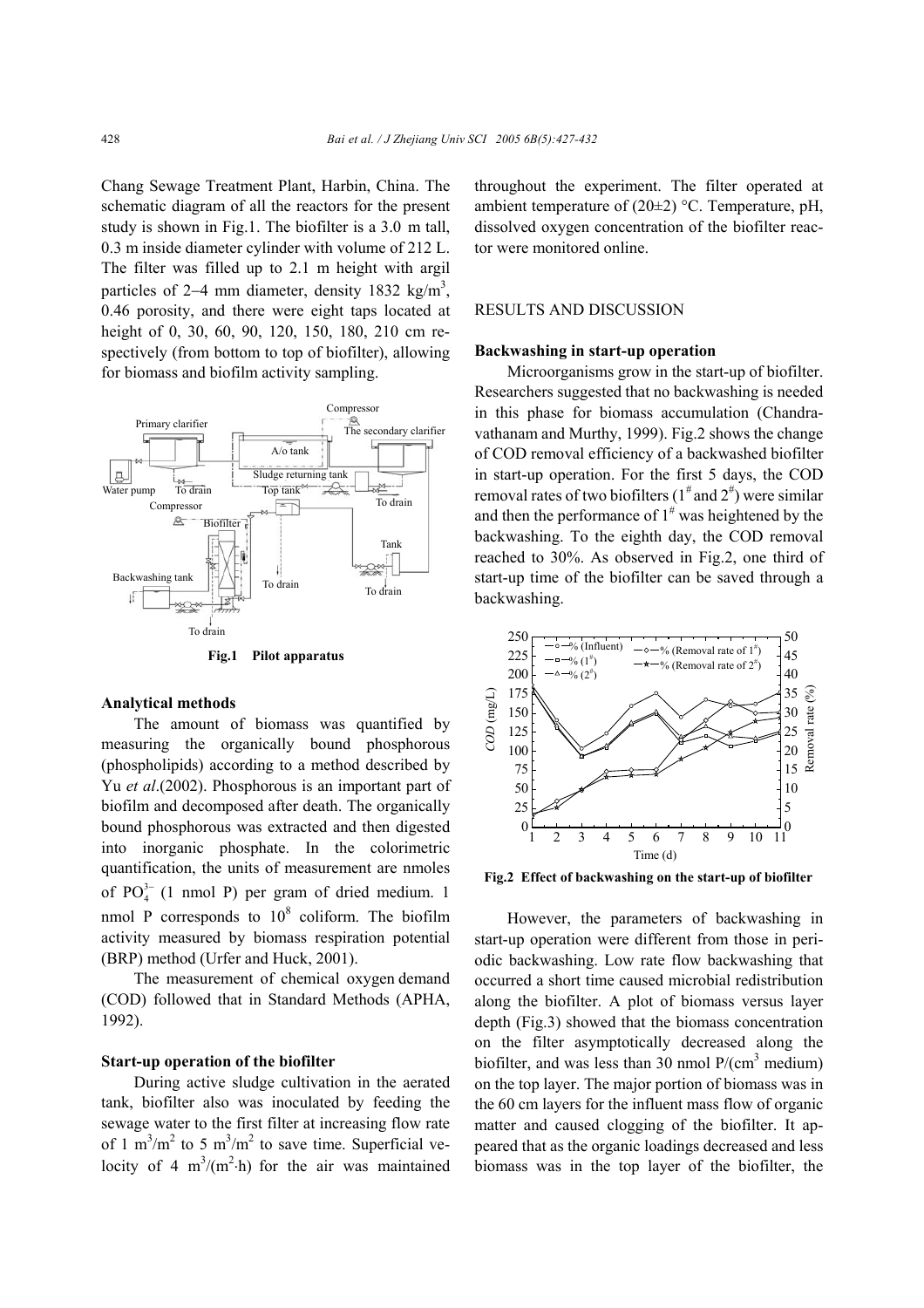biofilms became thinner. Fig.3 suggests that more space inside the top layer medium can be utilized for the growth of microorganisms.



**Fig.3 Biomass along the profile of biofilter**

Biofilms detachment from the medium in start-up process through backwashing redistributed the biomass and microorganisms profile along the filter. As presented in Fig.3, the curve of the biomass versus layer depth after backwashing is a smooth line. Additionally, low flow rate backwashing for a short time partially restratified the medium, further contributing to reducing the clogging in the biofilter and shortening the start-up time.

Biofilm activity was not proportional to the quantity of fixed biomass, but increased with the depth of biofilter. The biofilm on the top layer became less thick, and then the microbial oxidation and COD removal efficiency were improved which accelerated the start-up operation. A significant fact observed in this test was that the biofilter without backwashing  $(2^{\#})$ became hardened in the start-up operation due to clogging of a large amount of biomass and solids in the bottom layer, and then made the running and backwashing of the filter difficult. As shown in the previous example, backwashing is necessary in the start-up operation of biofilter. However, the mode, flow rate and time of backwashing should be selected for different medium. Low backwashing flow rate and shorter backwashing time than those in regular backwashing were used for maintaining the biomass accumulation. Only water backwashing was selected in the start-up process of this experiment and the water velocity was maintained at 7.5  $L/(m^2 \cdot s)$  for 120 s.

# **Expanding of biofilter during backwashing**

Combined air/water backwashing has been adopted in the process (Stevenson, 1995), since water backwashing alone seemed not to have a favorable effect on the biofilter. It appears that the air velocity is important to the backwashing and dependent on the expanding of biofilter in most cases (Kraft and Seyried, 1990).

Fig.4 shows expanding rate of biofilter (after start-up) and filter (before start-up) in backwashing at different air velocity. When the water flow rate is fixed, the expanding rate of biofilter increases with the increasing airflow rate. Fig.4 indicates that the expanding rates of biofilter are larger than those for non-biological filters in the range of air flow rate of 5–20 L/ $(m^2 \cdot s)$ . Unlike the rapid gravity filter, surface on the medium and space in the medium are full of biofilm, which is organic matter with density smaller than water among the filter before start-up operation. Considering the difference between biofilter and rapid gravity filter, using expanding rate only to choose the air velocity during backwashing is not realistic.



**Fig.4 Change of expanding rate of filter with different air flow rate during backwashing** 

### **Change in oxygen demand**

Aerobic microbes and the oxygen demand of icroorganisms which can cause removal of contamination complete in biofilter degradation (Ellis *et al*., 2000) complete in biofilter degradation. The units of biomass and microbial activity are nmol  $P/(cm^3$  medium) and mg  $O<sub>2</sub>/(L·nmol)$  p respectively, and is the oxygen demand [mg  $O_2/(L \cdot cm^3 \text{ medium})$ ] of one unit medium. The biomass loss in the effluent worsened during backwashing. But the oxygen demand loss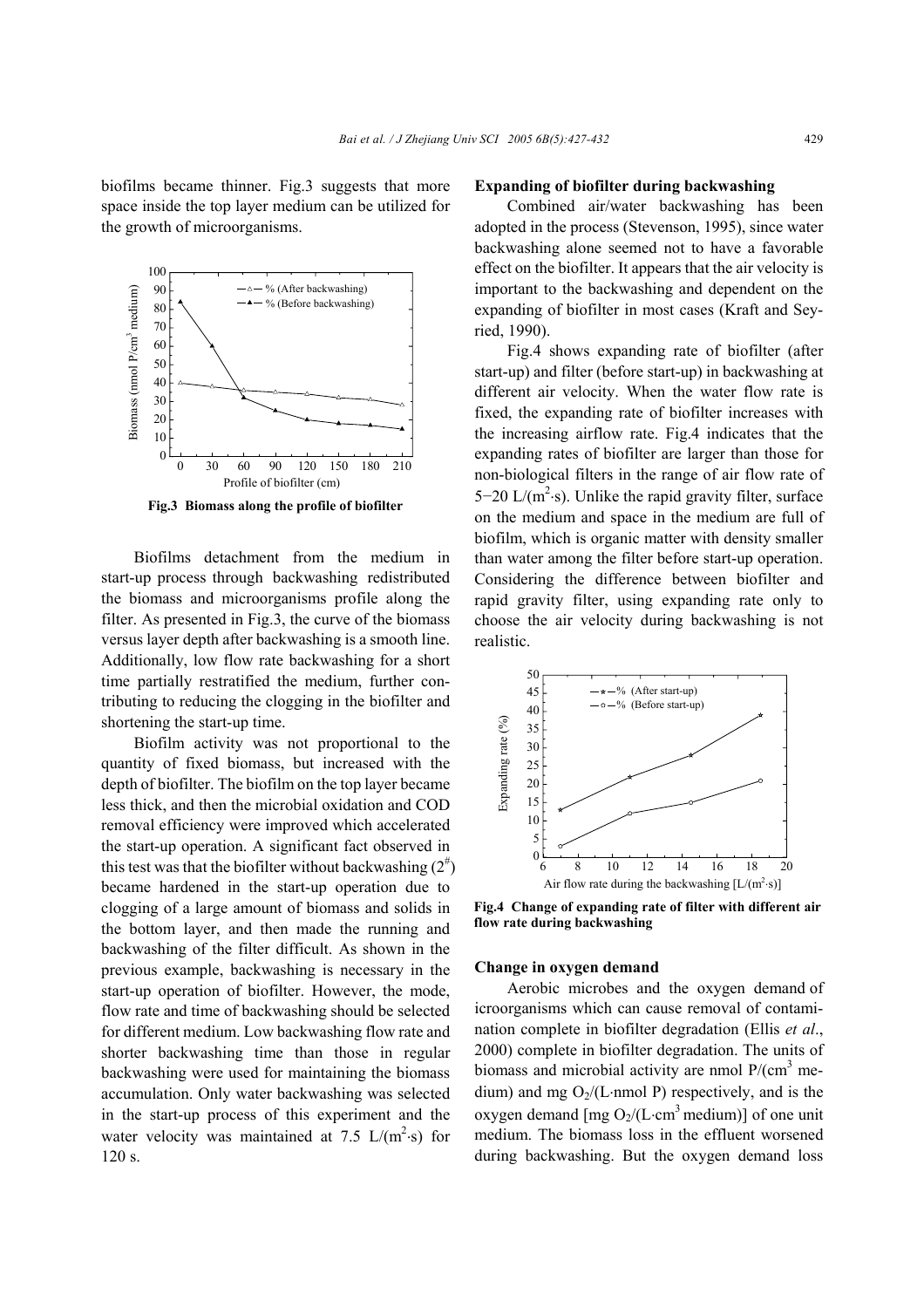ceased when microbial activity increased. The removal rate of COD recovered to 80% of normal operation after 3 h of backwashing.

The oxygen demand (OD) changes with different air flow rate (AFR) (Fig.5). Conversely, the relationship between OD and AFR shown in Fig.5 can also be used to decide the air velocity in backwashing. Three grams of medium was removed for each test, a mount that was in the periodic running and after 3 h of backwashing in the 80 cm layer. It can be observed in Fig.5 that the oxygen demand after backwashing was about 1.4 mg  $O_2/(L \cdot cm^3 \text{ medium})$  or so but less than that in the periodic running, which suggestes recovery occurring in the backwashed biofilter.



**Fig.5 Oxygen demand before and after backwashing**

The hatched area in Fig.5 represents the differences of the oxygen demand before and after backwashing. The figure indicates that the hatched area has a bottleneck shape, and that the OD differences minimized when AFR  $(X_0)$  is equal to 9.4 L/(m<sup>2</sup>·s). The differences increase when AFR deviated from the values of  $X_0$ . The result indicates that the backwashing in halfway and microbial activity changed little when the air velocity was less than 9.4  $L/(m^2 \cdot s)$ ; on the contrary, too high values of air flow rate can also result in large biomass loss. But too low or too high values of AFR can decrease the oxygen demand, and shorten the running time or lengthen recovery time after backwashing.

#### **Change of biomass and microbial activity**

The general patterns of the biofilter biomass in relation to biofilter depth are presented in Fig.6 showing that the biomass decreased progressively along the biofilter depth for decreasing organic matter concentration.



**Fig.6 Biomass and microbial activity along the biofilter**

Biofilm reaction-diffusion kinetics and modelling were used to establish a general model describing the thickness of film and substrate concentration of the influent (Liu *et al*., 2000):

$$
Th_{a} = \frac{1}{\beta} \left(\frac{2D_{e}}{k_{0v}}\right)^{\frac{1}{2}} S^{\frac{1}{2}}
$$
  $(\beta = 1)$  (1)

where  $Th_a$  is the thickness of active biofilm (*L*);  $D_e$  is the diffusion coefficient of substrate  $(L^2/t)$ ; *S* is concentration of liquid substrate  $(M/L^3)$ ;  $\beta$  is the penetration coefficient; and  $k_{ov}$  is the dynamical constant of biofilm  $[M/(L^3 \cdot t)].$ 

According to Eq.(1), the activity in the top layer is less than that in the low layer for decreasing organic matters concentration, which is different from the results that we observed in the experiment. The reason for this discrepancy is that Eq.(1) was derived on the basis of the symmetrical distribution of microbial activity along the film thickness (Wimpenny *et al*., 2000), which means the specific growth rate of inactive and active microbes is the same and that it is impossible to restrain indecomposable, toxic, metabolized matter. The gradually decreasing organic matters stimulated microbial activity in the top layer and increased the biofilter oxygen demand (Servais *et al*., 1991). As shown in Fig.6, the microbial activity increased along the biofilter depth.

Figs.7−8 are plots of the change of biomass and microbial activity along the biofilter depth after backwashing respectively. The profiles in Fig.7 show that the 50% of biomass is lost due to backwashing in the low layer, partly due to the air flow rate. After backwashing, and that the biofilm becomes thinner,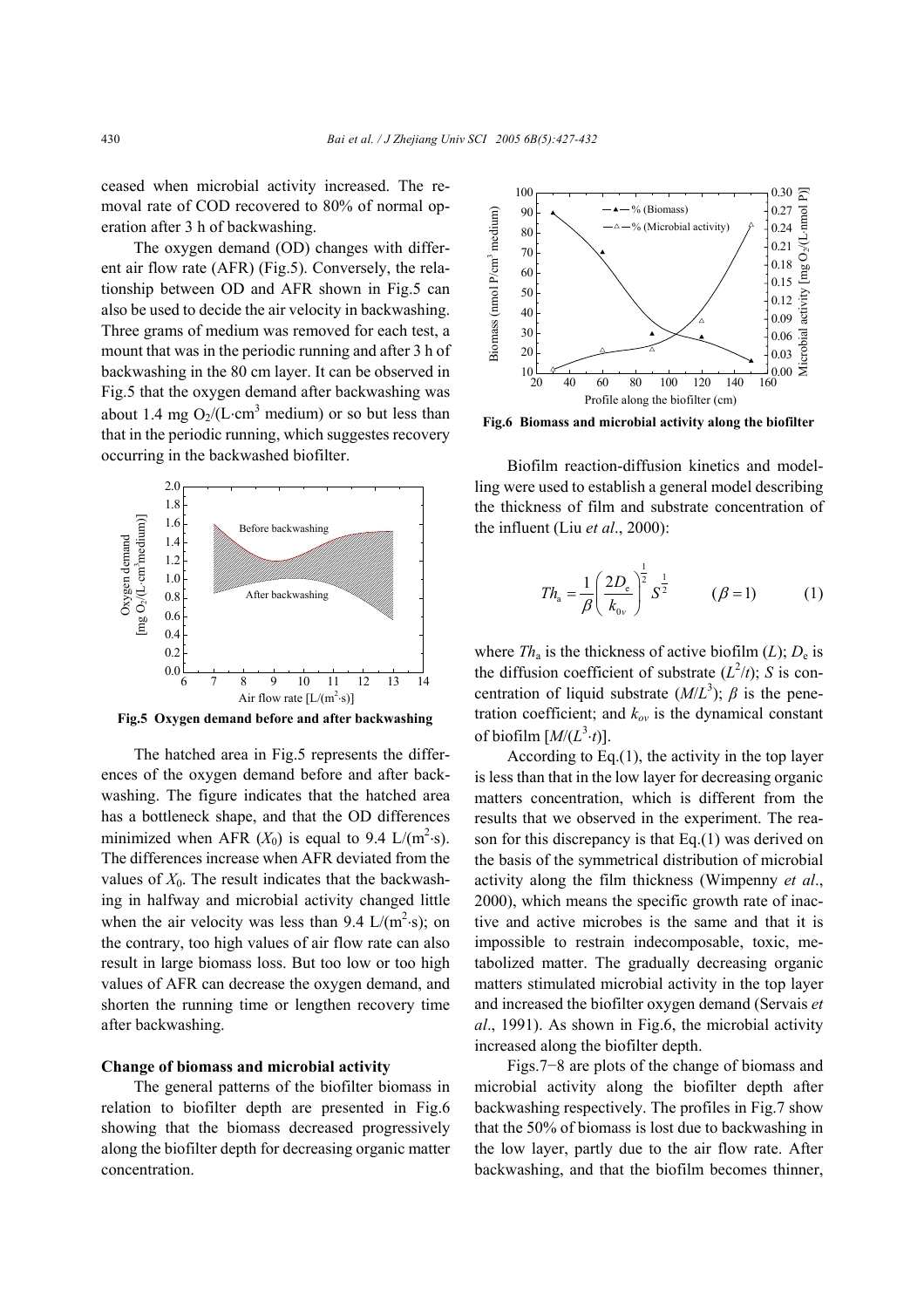which favor diffusion of the oxygen (Hwang and Matsumoto, 1978). The microbial activity after backwashing is higher than the values shown in Fig.6. Increasing the air velocity during backwashing can also increase the microbial activity. However, the improvement was limited when air velocity was more than 9  $L/(m^2 \cdot s)$ .



**Fig.7 Change of biomass along the biofilter with different air velocity during backwashing**



**Fig.8 Change of microbial activity along the biofilter with different air velocity during backwashing** 

# **Air velocity in backwashing based on oxygen demand**

Examination of the results for biomass and microbial activity along the biofilter depth shows that the oxygen demand can be determined not only in a layer profile (Fig.5) but also in the profile of the whole biofilter. The biomass and microbial activity for any layer, which decreases or increases with depth exponentially, can mathematically be described by the quadratic Eq. $(2)$  and Eq. $(3)$ :

$$
m(x)=a_1x^2+b_1x+c_1\tag{2}
$$

$$
n(x)=a_2x^2+b_2x+c_2 \tag{3}
$$

where  $a_1$ ,  $b_1$ ,  $c_1$ ,  $a_2$ ,  $b_2$ ,  $c_2$  are coefficients found from the regression analysis and change with the air velocity during backwashing, and *x* is the biofilter depth (cm). The average oxygen demand at any layer,  $q(x)$ , is thus given by:

$$
q(x) = \frac{\int_0^x m(x) \cdot n(x) dx}{x}
$$
  
= 
$$
\frac{\int_0^x (a_1 x^2 + b_1 x + c_1)(a_2 x^2 + b_2 x + c_2) dx}{x}
$$
 (4)

Assuming the biomass and microbial activity along the biofilter depth at different air velocity are  $m_7(x)$ ,  $m_9(x)$ ,  $m_{11}(x)$ ,  $m_{13}(x)$  and  $n_7(x)$ ,  $n_9(x)$ ,  $n_{11}(x)$ ,  $n_{13}(x)$  respectively, according to Eq.(4), the average oxygen demand of the whole biofilter can be decided not only during running operation but also after backwashing.

Fig.9 presents the change of the average oxygen demand in the whole biofilter before and after backwashing according to Eq.(4), which is close to the curves of the 80 cm layer in Fig.5. So the best air velocity value of backwashing is that of the 80 cm top layer. Fig.9 shows that the oxygen demand before and after backwashing has the minimum value when the air velocity is approximately 9  $L/(m^2 \cdot s)$ , close to 9.4  $L/(m^2 \cdot s)$  in Fig.5.



**Fig.9 The average oxygen demand of biofilter before and after backwashing**

#### **CONCLUSIONS**

1. The low flow rate backwashing for a short time can alleviate biofilter clogging and accelerate the start-up operation.